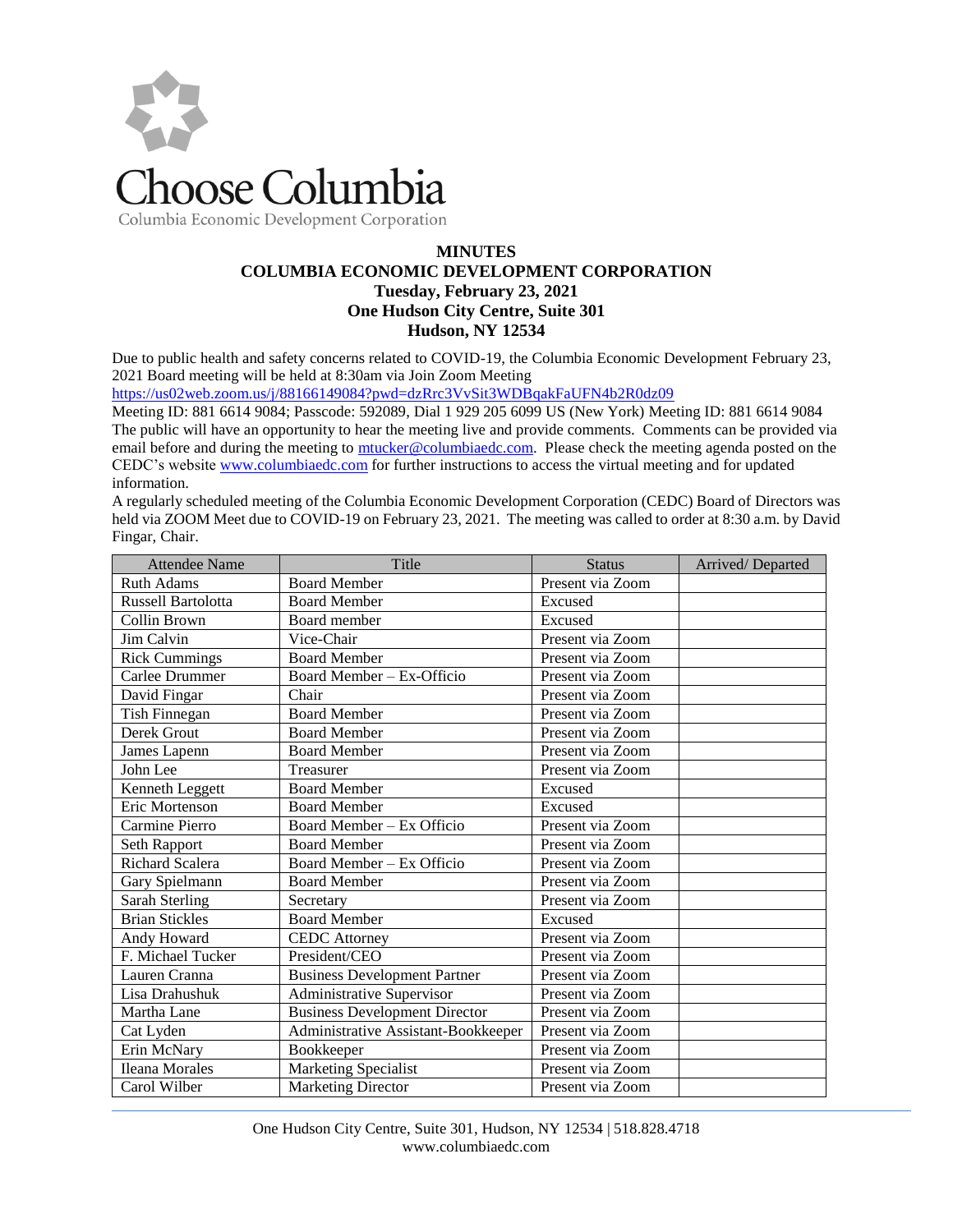Mr. Tucker informed the Board that Ms. Wilber had resigned from her position she had held since 2013. He thanked her for her years of service. He read a resolution honoring her on behalf of the Board. *Mr. Spielmann made a motion, seconded by Mr. Lapenn to adopt the resolution and add to the official record. Carried*.

#### **Treasurer's Report:**

Mr. Tucker reviewed the Treasurer's Report with the Board. He noted the PPP loan had been forgiven*.* He stated several minor adjustments were expected as a result of the audit. *Mr. Calvin made a motion, seconded by Mr. .Lapenn to approve the report as presented. Carried.* 

## **President/CEO Report:**

Mr. Tucker stated the second application for the second Payroll Protection Plan had been approved. He suggested the EDIL loan be repaid upon receipt of the PPP funds. *Mr. Lapenn made a motion, seconded by Ms. Sterling to authorize the repayment as outlined. Carried.*

Mr. Tucker stated the Shaker Museum project proposed for Chatham had been approved. He noted the Transco power line project had received NYS approval for the first phase of their project. Mr. Tucker reviewed his list of projects which included projects proposed for the Commerce Park as well as City of Hudson projects. He noted the Loan program was showing increased interest and they were working on a USDA grant application to assist economic development support in the towns and villages in the county.

## **Minutes, January 26, 2021:**

*Mr. Calvin made a motion, seconded by Mr. Lapenn to approve the minutes of January 26, 2021 as presented. Carried.*

## **Membership Update:**

Mr. Tucker reported \$27,000 had been raised thus far.

#### **2021 Mission Statement and Performance Goals**:

*Mr. Spielmann made a motion, seconded by Ms. Finnegan to approve the document as presented. Carried.*

#### **2020 Performance Measures Report**:

*Mr. Calvin made a motion, seconded by Mr. Cummings to approve the report as presented. Carried.*

# **Committee Reports**

#### **Audit and Finance Committee:**

Mr. Fingar noted the Committee had not met in the past month.

#### **Executive Committee**

Mr. Tucker stated as a result of the Executive Committee individual interviews were being held with Elena DeFeo Keane to get an better understanding if staffing levels were adequate.

#### **Governance and Nominating Committee:**

#### **Slate of Directors:**

Mr. Spielmann presented the proposed slate of directors to be voted on at the Annual Meeting as follows:

Ruth Adams – Art Omi David Fingar – Mid-Hudson Cablevision Derek Grout – Harvest Spirits Sarah Sterling – HOUSE Hudson Valley Gary Spielmann – Kinderhook Library

He noted Russell Bartolotta and Eric Mortenson had both resigned due to other commitments and a third vacancy existed from Dr. Suttmeier's resignation. *Mr. Calvin made a motion, seconded by Mr. Lapenn to approve the proposed slate of directors as presented. Carried.*